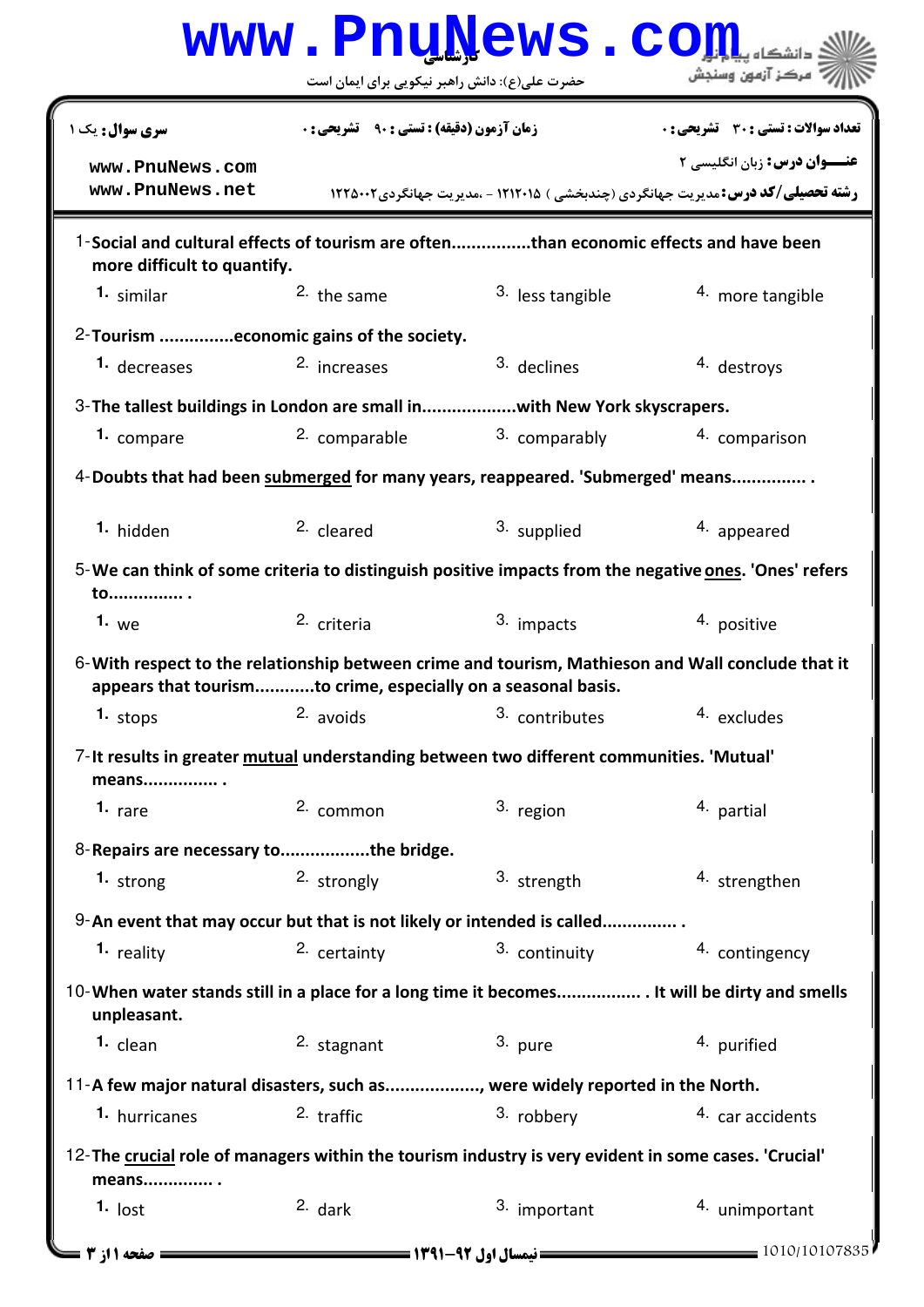|                                                                                                                                                 | www.PnuNews.co                                   |                |                                                                                          |  |  |  |
|-------------------------------------------------------------------------------------------------------------------------------------------------|--------------------------------------------------|----------------|------------------------------------------------------------------------------------------|--|--|--|
|                                                                                                                                                 | حضرت علی(ع): دانش راهبر نیکویی برای ایمان است    |                | مركز آزمون وسنجش                                                                         |  |  |  |
| <b>سری سوال :</b> یک ۱                                                                                                                          | <b>زمان آزمون (دقیقه) : تستی : ۹۰٪ تشریحی: 0</b> |                | تعداد سوالات : تستي : 30 ٪ تشريحي : 0                                                    |  |  |  |
| www.PnuNews.com                                                                                                                                 |                                                  |                | <b>عنـــوان درس:</b> زبان انگلیسی ۲                                                      |  |  |  |
| www.PnuNews.net                                                                                                                                 |                                                  |                | <b>رشته تحصیلی/کد درس: م</b> دیریت جهانگردی (چندبخشی ) ۱۲۱۲۰۱۵ - ،مدیریت جهانگردی۱۲۲۵۰۰۲ |  |  |  |
| 13-The weather was so      that we could not see each other.                                                                                    |                                                  |                |                                                                                          |  |  |  |
| 1. murky                                                                                                                                        | 2. clear                                         | 3. clean       | 4. sunny                                                                                 |  |  |  |
| 14-Your idea is good but not                                                                                                                    |                                                  |                |                                                                                          |  |  |  |
| 1. practice                                                                                                                                     | 2. to practice                                   | 3. practical   | 4. practically                                                                           |  |  |  |
| 15-Last year we expected a on our foreign trade, but this sudden increase in foreign trade<br>did not happen.                                   |                                                  |                |                                                                                          |  |  |  |
| 1. delay                                                                                                                                        | $2.$ boom                                        | $3.$ fall      | 4. decrease                                                                              |  |  |  |
| 16-Parents should prepare good health, happiness, prosperity, etc. for their children. They are<br>responsible for theof their children.        |                                                  |                |                                                                                          |  |  |  |
| 1. scheme                                                                                                                                       | 2. exchange                                      | 3. fauna       | 4. welfare                                                                               |  |  |  |
| 17-The short cyclical features of some sorts of tourism impose a good character on the local economy.<br>'Sorts' means                          |                                                  |                |                                                                                          |  |  |  |
| 1. kinds                                                                                                                                        | 2. qulities                                      | 3. quantiries  | 4. amounts                                                                               |  |  |  |
| 18-This existing model of tourist service provision is environmentallyand contributes to<br>further polarization.                               |                                                  |                |                                                                                          |  |  |  |
| 1. destroy                                                                                                                                      | 2. destroys                                      | 3. destructive | 4. destructively                                                                         |  |  |  |
| 19-Tour managers should supply food services based on the diversity of the local communities.<br>'Supply' means                                 |                                                  |                |                                                                                          |  |  |  |
| $1.$ deny                                                                                                                                       | 2. provide                                       | 3. postpone    | 4. finish                                                                                |  |  |  |
| 20-Tourism managers shouldold systems of tourist services and start new ones.                                                                   |                                                  |                |                                                                                          |  |  |  |
| 1. stick to                                                                                                                                     | 2. fasten                                        | 3. produce     | 4. abandon                                                                               |  |  |  |
| 21-Tourism impact is veryand so not very visible and concise.                                                                                   |                                                  |                |                                                                                          |  |  |  |
| 1. diffuse                                                                                                                                      | 2. clear                                         | 3. obvious     | 4. apparent                                                                              |  |  |  |
| 22- While urban tourism is primarily concerned with two motivations, namely business and culture, it<br>is in fact very diverse. 'It' refers to |                                                  |                |                                                                                          |  |  |  |
| 1. rural tourism                                                                                                                                | 2. urban tourism                                 | 3. business    | 4. culture                                                                               |  |  |  |
| 23-Visitors to cities tend to be more affluent and therefore higher spenders. 'Affluent'<br>means                                               |                                                  |                |                                                                                          |  |  |  |
| 1. wealthy                                                                                                                                      | $2.$ poor                                        | 3. angry       | $4.$ lazy                                                                                |  |  |  |
| 24- Would you please call me later so that we can speak                                                                                         |                                                  |                |                                                                                          |  |  |  |
| 1. private                                                                                                                                      | 2. privacy                                       | 3. privatize   | 4. privately                                                                             |  |  |  |
| $= 1010/10107835$<br><b>= نیمسال اول 92-1391 ---</b><br>صفحه 12; 3                                                                              |                                                  |                |                                                                                          |  |  |  |